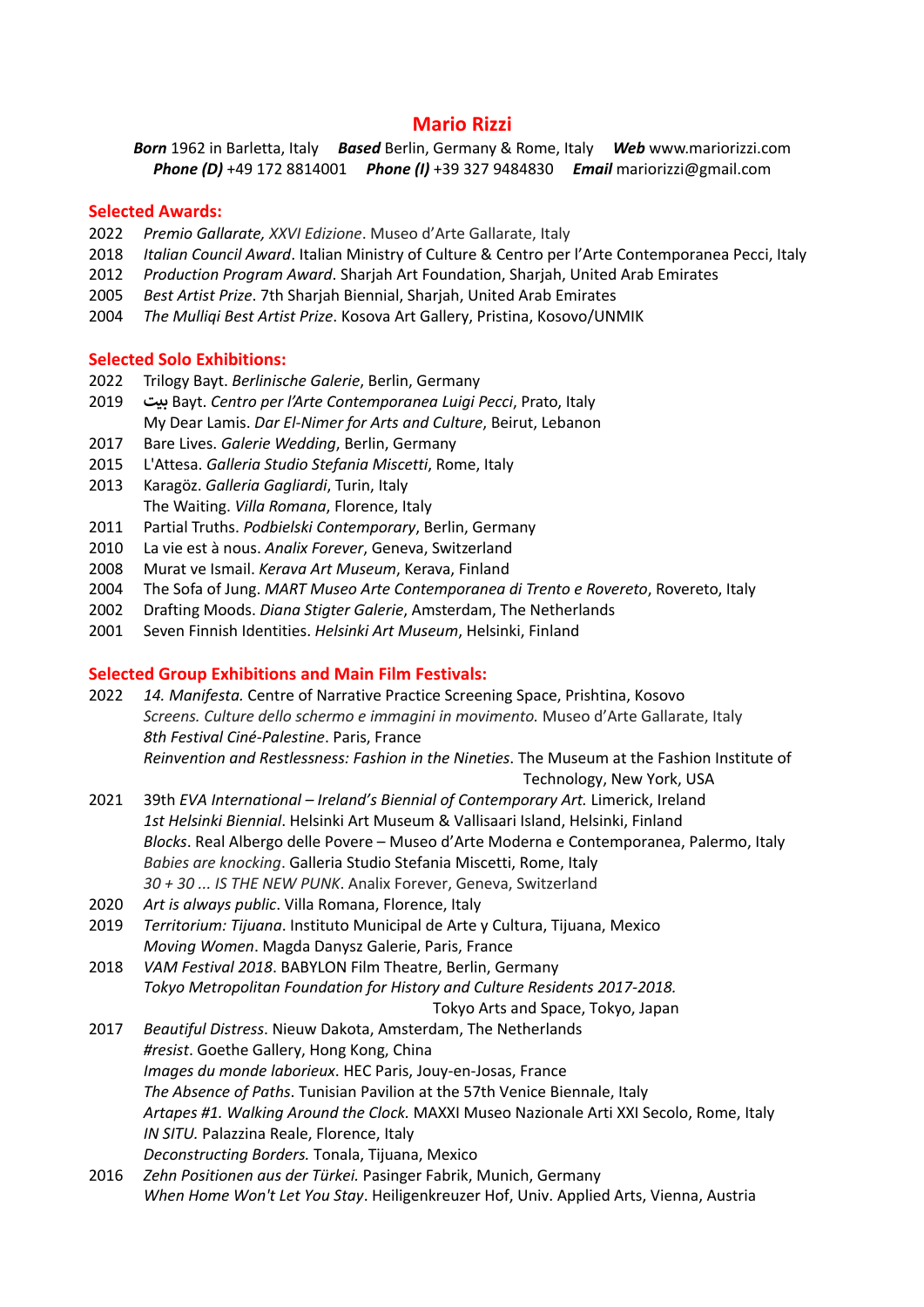*27th Ankara International Film Festival*. Ankara, Turkey *We Refugees – Of the Right to Have Rights*. Badischer Kunstverein, Karlsruhe, Germany 2015 *Istanbul. Passion, Joy, Fury*. MAXXI Museo Nazionale Arti del XXI Secolo, Rome, Italy *Where are the Arabs?* Al Riwaq Art Space, Manama, Bahrain *The World of Shadow Theatre.* Linden-Museum, Stuttgart, Germany *Sublime de Voyage: Biennale Art Nomad*. Arnac-la-Poste, France + Hauterives, France + Marseille, France + Venice, Italy *26th Ankara International Film Festival*. Ankara, Turkey *Layalina Festival*. Spoutnik, Geneva, Switzerland *Too Early Too Late*. Pinacoteca Nazionale, Bologna, Italy 2014 *17th Randevu Istanbul*. French Cultural Institute, Istanbul, Turkey *Open Museum Open City*. MAXXI Museo Nazionale Arti del XXI Secolo, Rome, Italy *Open Memory: Echoing Borders*. Amman Lab, Amman, Jordan *Refugees and Borders Film Series*. Studio-X, Istanbul, Turkey + GSAPP Graduate School of Architecture, Planning and Preservation at Columbia University, New York, USA *Water is on the house*. Polistar, Istanbul, Turkey *Video Forever*. Galerie Vanessa Quang, Paris, France *24th Festival del Cinema Africano, d'Asia e America Latina*. Milan, Italy *Open Systems*. GPL Contemporary, Vienna, Austria *Where are the Arabs?* VW Dome, Museum of Modern Art PS1, New York, USA 2013 *Giornata del Cortometraggio*. Museo del Cinema, Cinema Massimo, Turin, Italy *Arabian Nights \_ 10th Dubai International Film Festival*. Dubai, United Arab Emirates *Villa Romana 1905 – 2013*. Bundeskunsthalle, Bonn, Germany *Iskele 2*. TANAS, Berlin, Germany + Neuer Berliner Kunstverein, Berlin, Germany *Süden*. DB KunstHalle, Berlin, Germany *Summer Shorts*. Strelka Institute, Moscow, Russia *Off Side*. La Rada Space for Contemporary Art, Locarno, Switzerland *15th Festival Internacional de Cine de Derechos Humanos*. Buenos Aires, Argentina *10th El Espejo Film Festival*. Bogotá, Colombia *5th Cinéma Arabe*. Rialto, Amsterdam, The Netherlands *4th Middle East Now Film Festival*. Cinema Odeon, Florence, Italy *63rd Berlinale Shorts Official Competition*. Berlin, Germany *Signs Taken in Wonder*. MAK Österreichisches Museum für angewandte Kunst, Vienna, Austria + Kunstverein Hannover, Germany 2012 *In Spite of it All*. Collections Building, Sharjah, United Arab Emirates *Parco Nomade*. Padiglione Italia, 13th Int. Architecture Biennale, Venice, Italy *The Road not Taken*. Chung Hwa Centenary Arts Festival, Muar, Malaysia *State of Transit*. Open Space, Vienna, Austria 2011 *Videoforma*. National Center for Contemporary Art, Saint Petersburg, Russia *(Dis)assembled*. Röda Sten, Göteborg, Sweden 2010 *29th International Istanbul Film Festival*. Akbank Sanat, Istanbul, Turkey 2009 *Rotte Metropolitane*. Villa Romana, Florence, Italy 2008 *6th Doclisboa*. Culturgest, Lisboa, Portugal *6th Taipei Biennial*. Taipei Fine Arts Museum, Taipei, Taiwan *13th International Carrara Biennial*. Centro Internazionale Arti Plastiche, Carrara, Italy *Be(com)ing Dutch*. Van Abbemuseum, Eindhoven, The Netherlands *Working Men*. Analix Forever, Geneva, Switzerland *58th Berlinale Shorts Official Competition*. Berlin, Germany *Something from Nothing*. Contemporary Art Center, New Orleans, USA 2007 *Résidents*. Espace Electra, Paris, France *4th Göteborg International Biennial*. Röda Sten, Göteborg, Sweden *This Day*. Tate Modern, London, UK *World Factory*. Walter & McBean Galleries, SFAI Art Institute, San Francisco, USA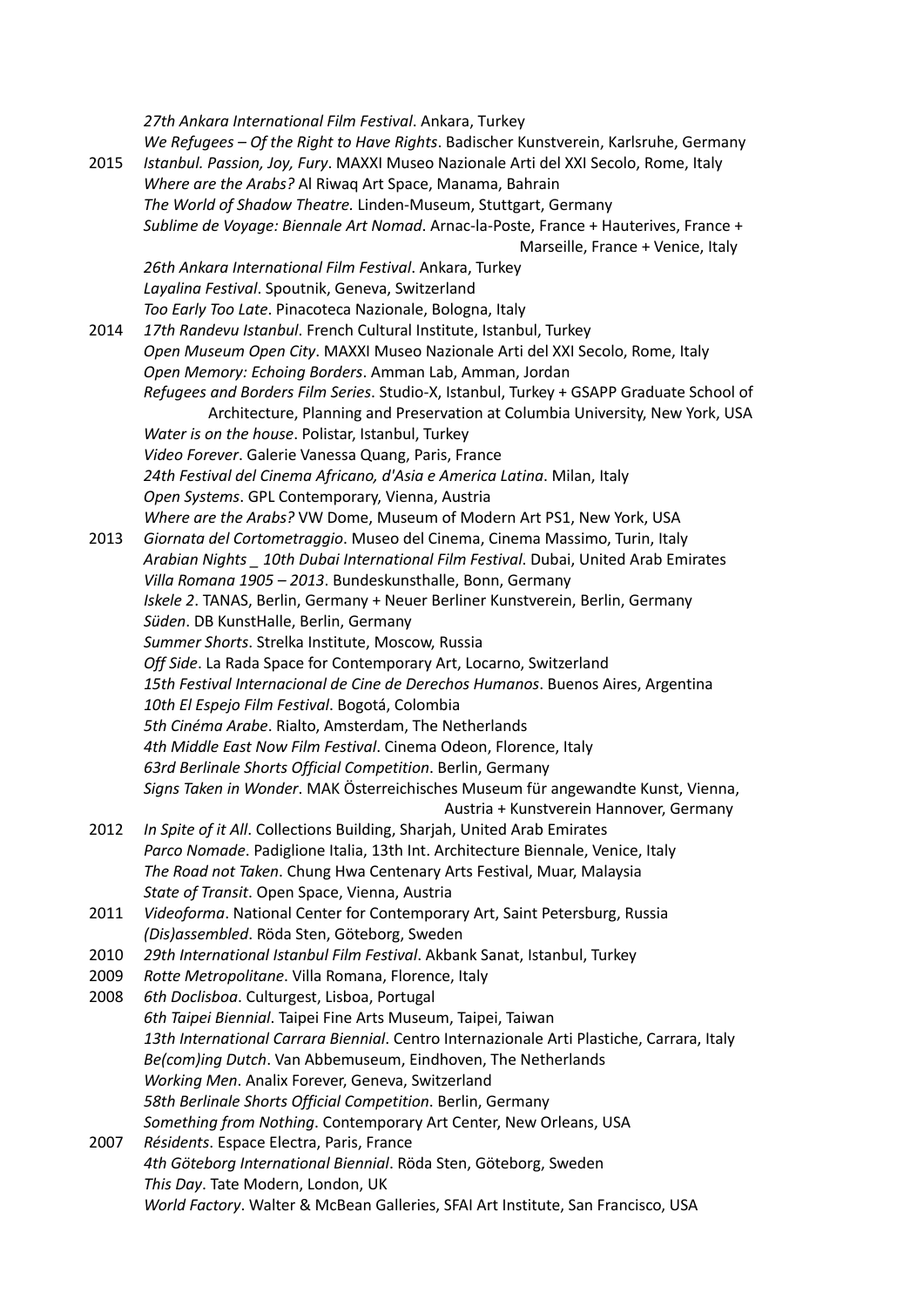- 2006 *We are what we are*. Rotor, Graz, Austria + 2B Galéria, Budapest, Hungary *Art, Life & Confusion*. 47th Oct Salon, Museum Yugoslav History, Belgrade, Serbia *5 Tage bis zum Ende der Kunst*. Kunsthalle Fridericianum, Kassel, Germany 6th *EVA International – Ireland's Biennial of Contemporary Art.* City Gallery of Art, Limerick, Ireland
- 2005 *3rd Bienalja e Tiranës*. Kompleksi Goldi, Tirana, Albania *9th Istanbul Biennial*. Antrepo Warehouse no. 5, Istanbul, Turkey *Identità & Nomadismo*. Palazzo delle Papesse, Siena, Italy *7th Sharjah Biennial*. Expo Centre, Sharjah, United Arab Emirates
- 2004 *14th Sydney Biennale*. Museum of Contemporary Art, Sydney, Australia
- 2003 *Anomalie \_ Fuori Uso*. Ferrotel, Pescara, Italy *2nd Bienalja e Tiranës*. National Gallery of Arts, Tirana, Albania *1st Prague Biennial*. National Gallery, Prague, Czech Republic
- 2002 *Exit*. Fondazione Sandretto Re Rebaudengo, Turin, Italy
- 2001 *The Gift*. Palazzo delle Papesse, Siena, Italy

### **Selected Screenings:**

- 2017 Videoart at Midnight #88. *BABYLON Film Theatre*, Berlin, Germany Limina @ Tunnel below / Skyjacking above. *NGBK*, Berlin, Germany
- 2014 Al Intithar. *SALT Beyoğlu*, Istanbul, Turkey Al riparo dalla tempesta*. Consiglio Nazionale delle Ricerche*, Rome, Italy
- 2013 L'attente. *Palais des Arts*, Marseille, France Murat ve Ismail. *SALT Ulus*, Ankara, Turkey
- 2011 Kazın Ayağı Öyle Değil. *SALT Beyoğlu*, Istanbul, Turkey
- 2007 Modern Mondays: Mario Rizzi*. Museum of Modern Art*, New York, USA

# **Selected Institutional Art Collections:**

- *The Fund for the 21st Century \_ Permanent Collection*. MoMA, New York, USA
- MAXXI Museo Nazionale Arti del XXI Secolo, Rome, Italy
- Pecci Contemporary Art Center, Prato, Italy
- Helsinki Art Museum, Helsinki, Finland
- Sharjah Art Foundation, Sharjah, United Arab Emirates
- Van Abbemuseum, Eindhoven, The Netherlands
- Maison Européenne de la Photographie, Paris, France
- Musée Réattu, Arles, France
- Musée de l'Elysée, Lausanne, Switzerland

# **Selected Residencies and Honors:**

- 2021 In January 2021 Angelica Zucconi graduated from Pisa University with the thesis "The trilogy BAYT by Mario Rizzi: analysis of the films and of the language of the artist".
- 2019 Structures of Displacement \_ Symposium and Film Screenings. University of Applied Arts, Vienna, Austria (18-19.10.2019)
- 2017 *Tokyo Arts and Space Residency Program*. Tokyo, Japan *BARE LIVES \_ Talk and Film Screenings*. Accademia Belle Arti di Brera, Milan, Italy (7.3.2017)
- 2016 *Jury Member of the Kurdish Cinema Competition at 4th Duhok International Film Festival.* Duhok, Iraqi Kurdistan

 *Keynote lecture "BAYT"*. Accademia di Belle Arti, Rome, Italy (19.5.2016)

*Jury Member of the National Short Films Competition at 27th Ankara International Film Festival.* Ankara, Turkey

- 2015 *Artist Residency*. Fondazione Jorio Vivarelli, Pistoia, Italy
- 2011 *National Center for Contemporary Arts \_ Studio Program*. Saint Petersburg, Russia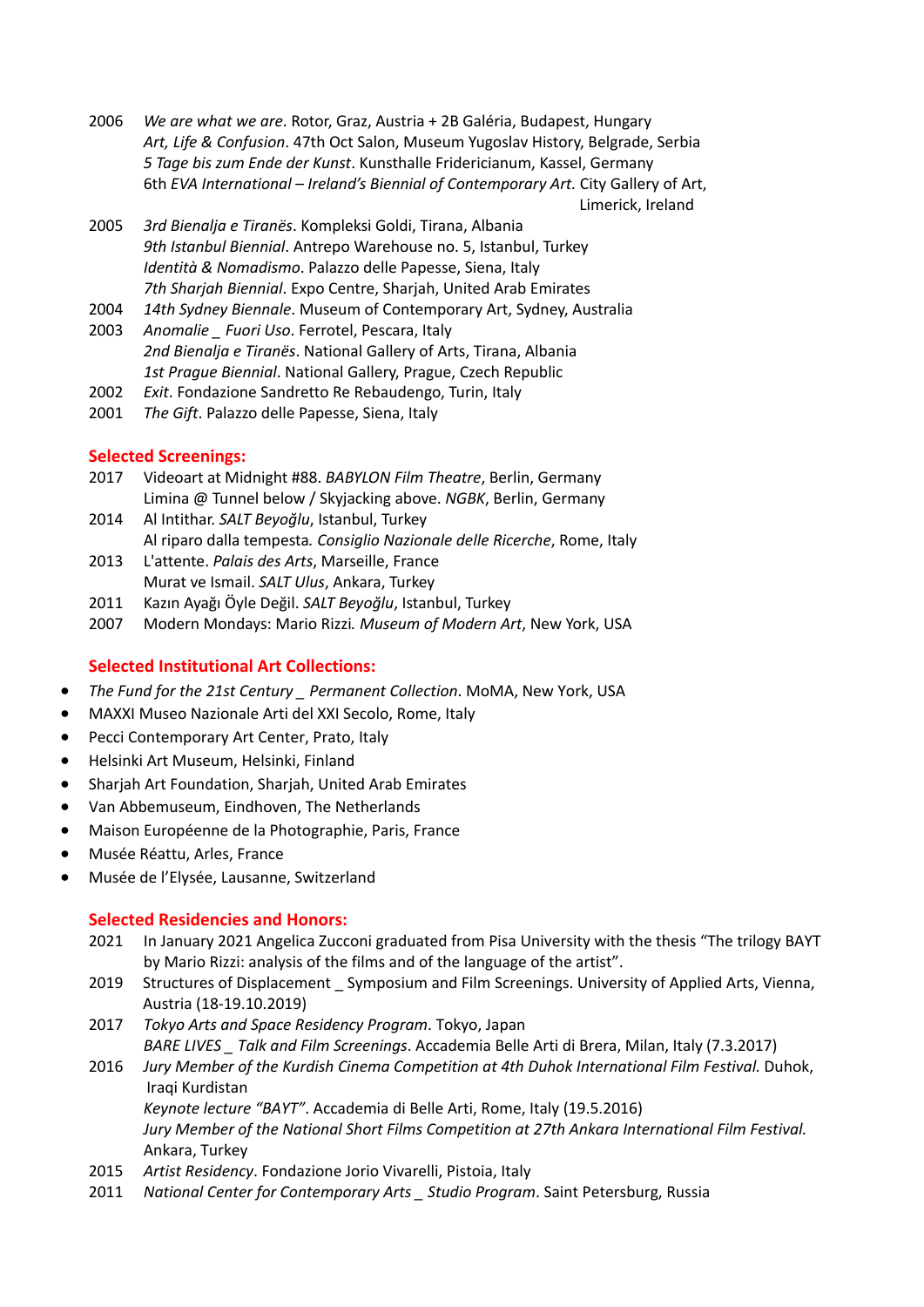- 2010 *The Fund for the 21st Century \_ Permanent Collection*. MoMA, New York, USA
- 2006 *Al Ma'mal Foundation \_ Studio Program*. Jerusalem, Palestine
- 2005 *Cité Internationale des Arts \_ Studio Program*. Paris, France
- 2002 *Amsterdams Fonds voor de Kunst.* Amsterdam, The Netherlands
- 2001 *Internationales Atelierprogramm Kuenstlerhaus Bethanien*. Berlin, Germany

### **Selected Bibliography:**

- l *Chiara Bontacchio*, "Con le mie opere cerco di dare voce alla marginalità", in: Berlino Magazine, January-February 2022
- l *Hanno Rehlinger*, Die Andere, in: Der Tagesspiegel, 9.01.2022
- l *Sabrina Vedovotto*, Racconti da lontano, in: Telescope \_ Quidmagazine, 15.03.2020
- l *Manuela De Leonardis,* Fiabe a Burj el Barajneh*.* Alias \_ Il Manifesto, 13.4.2019
- l *Jonas Tinius,* The privilege of life itself: sovereignty, power, and the figure of the refugee*.* In: "Bare Lives", 2017, Archive Books, Germany, pp 68-75
- l *Charlotte Bank,* Wandering Witness. In: "Bare Lives", 2017, Archive Books, Germany, pp 56-59
- l *Solvej Helweg Ovesen,* Giving shape to Life, Society and Oneself. In: "Bare Lives", 2017, Archive Books, Germany, pp 24-31
- *Bonaventure Soh Bejeng Ndikung, On Scars and Scarifications. In: "Bare Lives", 2017, Archive Books,* Germany, pp 20-23
- l *Hamid Dabashi,* Sacred Souls, Bare Lives*.* In: "Bare Lives", 2017, Archive Books, Germany, pp 5-11
- l *Cristiana Perrella*, Altre voci, nuovi miti. Zero.eu, 18.10.2016
- l *Isabel Mehl*, Landkarten von Flucht und Ankommen. Artline.org, 24.5.2016
- **•** Sabine Weier, Migrant Identities After the Global Crisis. Camera Austria, #134/2016, pp 84-85
- **•** *Cristiana Perrella*, The Outsider. Ibraaz.org, 30.6.2016
- l *Pia Lauro*, Io e il Medio Oriente. Exibart.com, 25.2.2016
- l *Manuela De Leonardis,* L'arte sbocciata tra i rifugiati. Il Manifesto, 29.1.2016
- l *Valentina Bruschi*, Una mostra per scoprire Istanbul. Il Messaggero, 22.1.2016
- l *Cristiana Perrella*, La Primavera araba in un film. Artribune.com, 9.12.2015
- *Ida Panicelli*, Mario Rizzi at Studio Stefania Miscetti. Critics' Picks, Artforum.com, December 2015 - January 2016
- l *Ludovico Pratesi,* La crisi siriana vista con gli occhi dell'arte. Pause d'Attenzione*,* Exibart.com, 14.12.2015
- l *Tilman Spreckelsen,* Der dunkle Lord ist so flach wie nie. Frankfurter Allgemeine Zeitung, 16.11.2015
- l *Rüdiger Otto von Brocken,* Warten als Weg, um zu überleben. Husumer Nachrichten, 29.9.2015
- **·** Barbara Polla, L'humanisme envers et contre tout. L'Extension Suisse Magazine, Printemps 2015, p 60
- l *Dorothea Schoene*, À la recherche d'une redéfinition de la condition humaine. In: "Penser la Méditerranée au XXI siècle", 2014, Éditions Parenthèses, France, pp 205-215
- *Stefania Crobe*, L'attesa del ritorno. Il Giornale dell'Arte, 18.6.2013
- l *Hamid Dabashi*, Syrians, Camps and a New Cosmopolis. In: "The Waiting", 2013, argobooks, Germany, pp 5- 15
- l *Angelika Stepken*, Al Intithar. In: "The Waiting", 2013, argobooks, Germany, pp 3-4
- l *Dorothea Schoene*, A State of Exception. Ibraaz.org, 8.5.2013
- l *Dorothea Schoene*, An Unconventional Angle. Ibraaz.org, 22.4.2013
- l *Igal Avidan*, Das lange Warten auf den Frieden. Zeit.de, 11.2.2013
- l *Simon Rees,* Murat ve Ismail, In: "Signs Taken in Wonder", 2013, Hatje Cantz, Germany, p 154
- l *Dmitry Golynko*, The Ethics of Human Biographies. Arterritory.com, January 2012
- l *November Paynter*, Taipei Biennial. Bidoun, #16, pp 161-162
- l *Özge Ersoy*, Hybrid Models in Art Infrastructure. RES, #4, pp 146-153
- l *Simon Rees*, 6th Taipei Biennial. Frieze, #120, pp 147-148
- l *Vasif Kortun,* The Chicken Soup. In: "TB 08", 2008, Taipei Fine Arts Museum, Taipei, pp 68-69
- l *Domeniek Ruyters*, Harteloos Nederland. De Volkskrant, 29.5.2008, pp 14-15
- l *Bruno Latour*, Résidents. 2007, Editions du Panama, France, pp 192-195